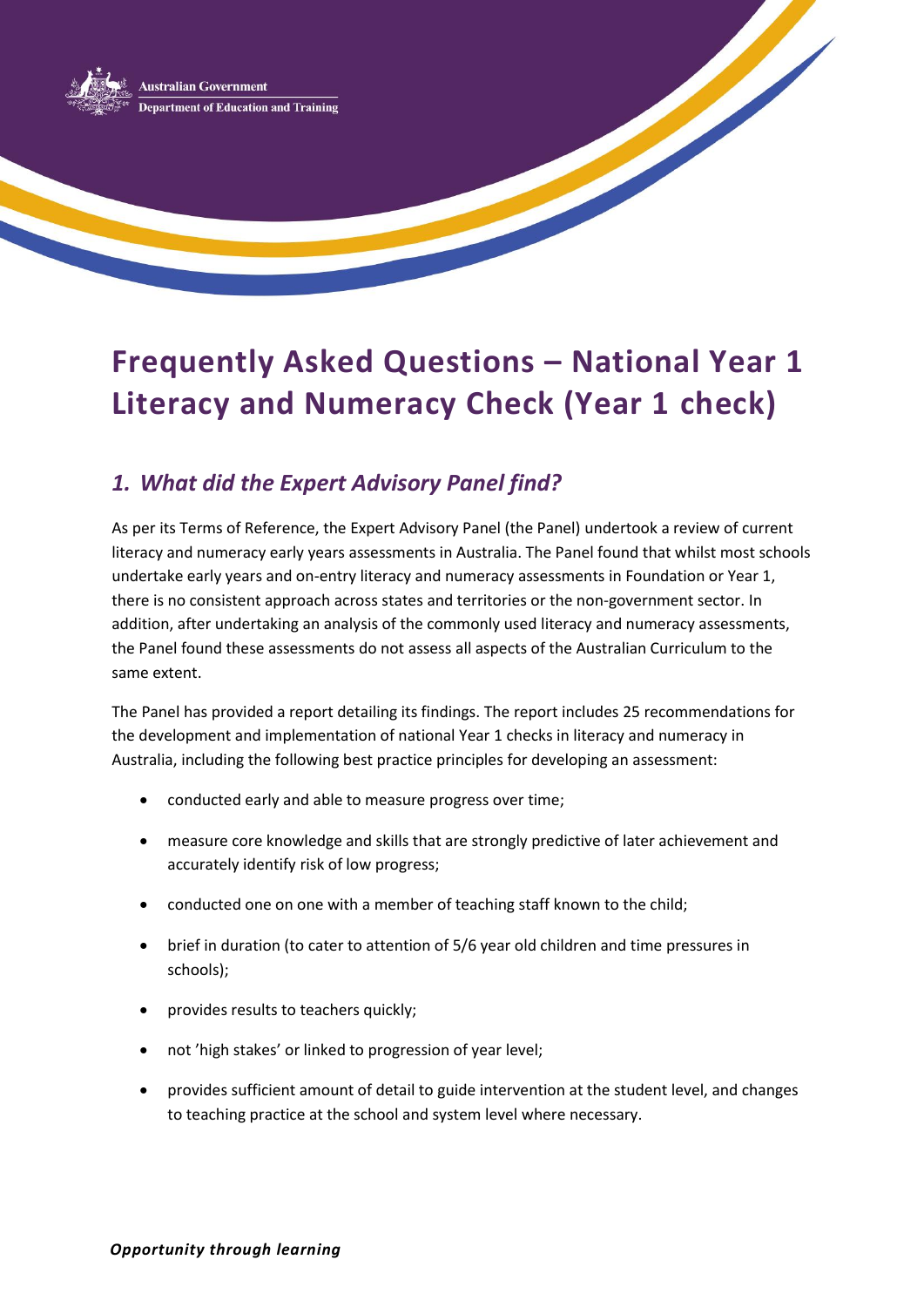## *2. Who did the Panel consult with?*

The Panel undertook extensive consultation to inform its advice and recommendations, including meeting with expert stakeholders and hosting an online submission process.

The Panel contacted key stakeholders directly to invite them to consult on the proposed Year 1 check. This included government education departments, non-government school sector administrators, and a range of education organisations. These consultations were used to inform the Panel's advice and recommendations.

Between 4 March 2017 and 17 March 2017, the Panel invited interested stakeholders to make an online submission on the proposed national Year 1 check. The Panel received 94 submissions through this process from members of the public, teachers, education specialists, trainers, academics, principals, speech pathologists and education organisations.

Further information on the Panel's consultation process can be found in the Panel's report.

#### *3. Why do we need the Year 1 check?*

Large numbers of children in Australia are not meeting the expected learning outcomes and standards in literacy and numeracy in their schooling years. This has an impact on their future learning and development, and their ability to be productive and participate fully in society. Early success in reading and number sense is a powerful predictor of later achievement, and is strongly correlated with schooling performance across the curriculum.

The Australian Government is committed to introducing the Year 1 check to ensure that every parent and teacher is able to judge if a student is receiving effective literacy and numeracy instruction in the early years of schooling. It will identify, as early as possible, those students experiencing difficulties in literacy and numeracy so that appropriate intervention strategies can be put in place before the achievement gap grows.

#### *4. What will it look like?*

The Year 1 check will be a relaxed and interactive classroom-based check of a student's reading, phonics and numeracy abilities. It will not be a formal, NAPLAN-style test. Rather, it will be appropriately designed to be a light touch way of assessing young students.

Literacy checks will likely involve identifying letters and sounds that make up words, which will show if a child understands how language works. Numeracy checks will see children undertake simple tasks, such as counting and recognising shapes and numbers, to demonstrate basic measurement knowledge. These are things that students should already be doing in the classroom every week. The Year 1 check will help to identify those students that might need extra support.